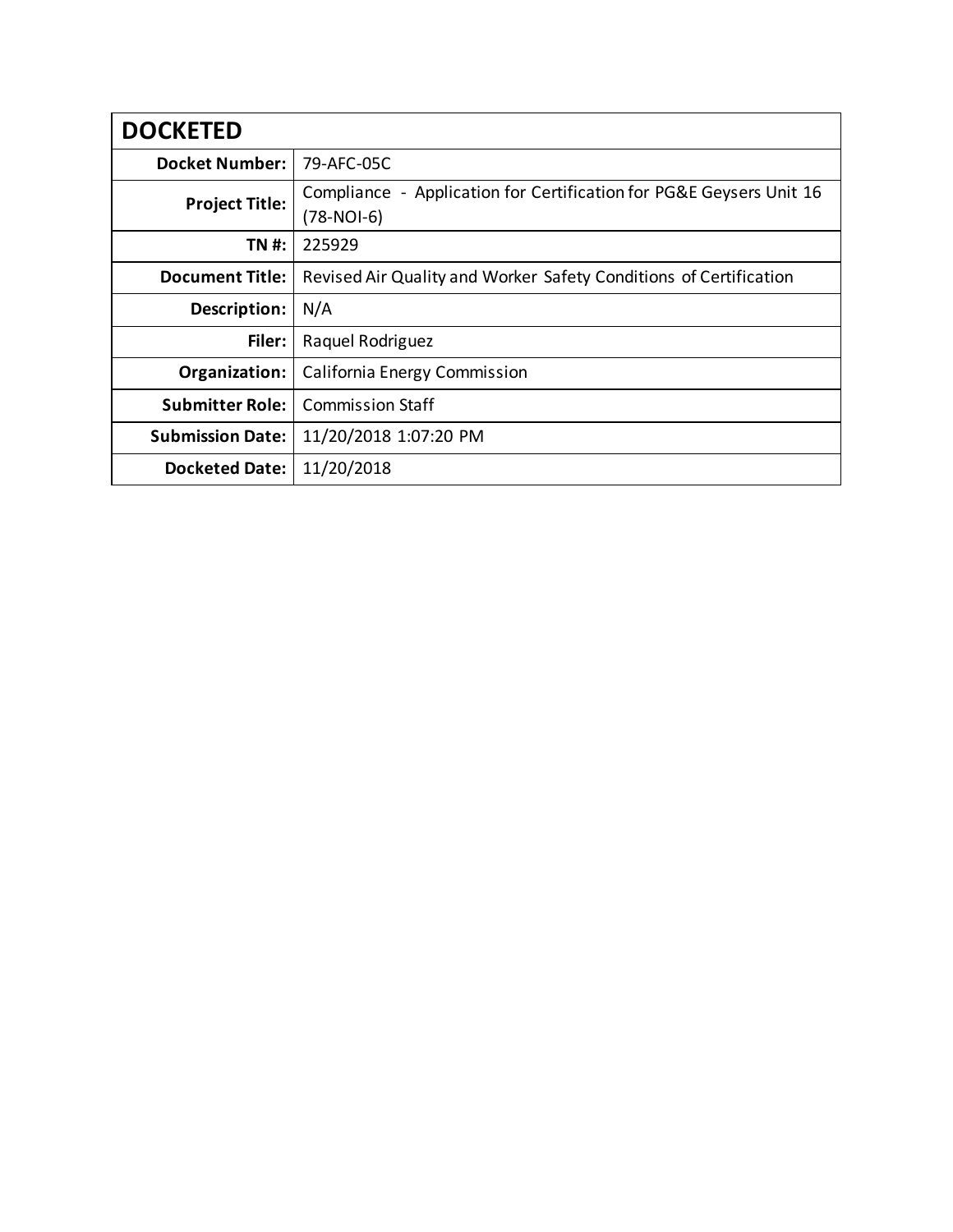## **M e m o r a n d u m**

**To:** Commission Docket **Date** November 20, 2018

**Telephone: CALNET** (916 ) 653-4677 (916 ) 654-4295

#### **From : Eric W. Veerkamp, Compliance Project Manager California Energy Commission 1516 Ninth Street Sacramento CA 95814-5512**

**Subject:** Quicksilver Geothermal (formerly Geysers Unit 16) (79-AFC-05C), Socrates Geothermal (formerly Geysers Unit 18) (79-AFC-03C), and Grant Geothermal (formerly Geysers Unit 20) (82-AFC-01) Revised Air Quality and Worker Safety Conditions of Certification

On August 23, 2018, staff filed its Staff Assessment of the Geysers Power Company, LLC petition to amend requesting identical modifications at each of the facilities to replace temporary portable emergency diesel engines with stationary permanent emergency diesel engines for the cooling tower wet down systems to aid in fire prevention at the Quicksilver, Socrates, and Grant geothermal power plants.

On September 17, 2018 the project owner filed comments on the Staff Assessment including comments and suggested edits to **Worker Safety-1**. After considering those comments, staff proposed additional revisions to **Worker Safety-1**, docketed on October 15, 2018, to replace the version contained in the Staff Assessment filed on August 23, 2018.

On October 18, 2018, the applicant filed comments on the staff assessment, including comments and suggested edits to staff's revisions to air district permit conditions and worker safety conditions. Staff again filed a response to comments, docketed on November 1, 2018.

After considering those comments, staff and the applicant conducted a noticed workshop on November 8, 2018, later continued for further discussion and conclusion on November 15, 2018. Staff's attached proposed edits to the conditions do not change any of the analysis found in the Staff Assessment.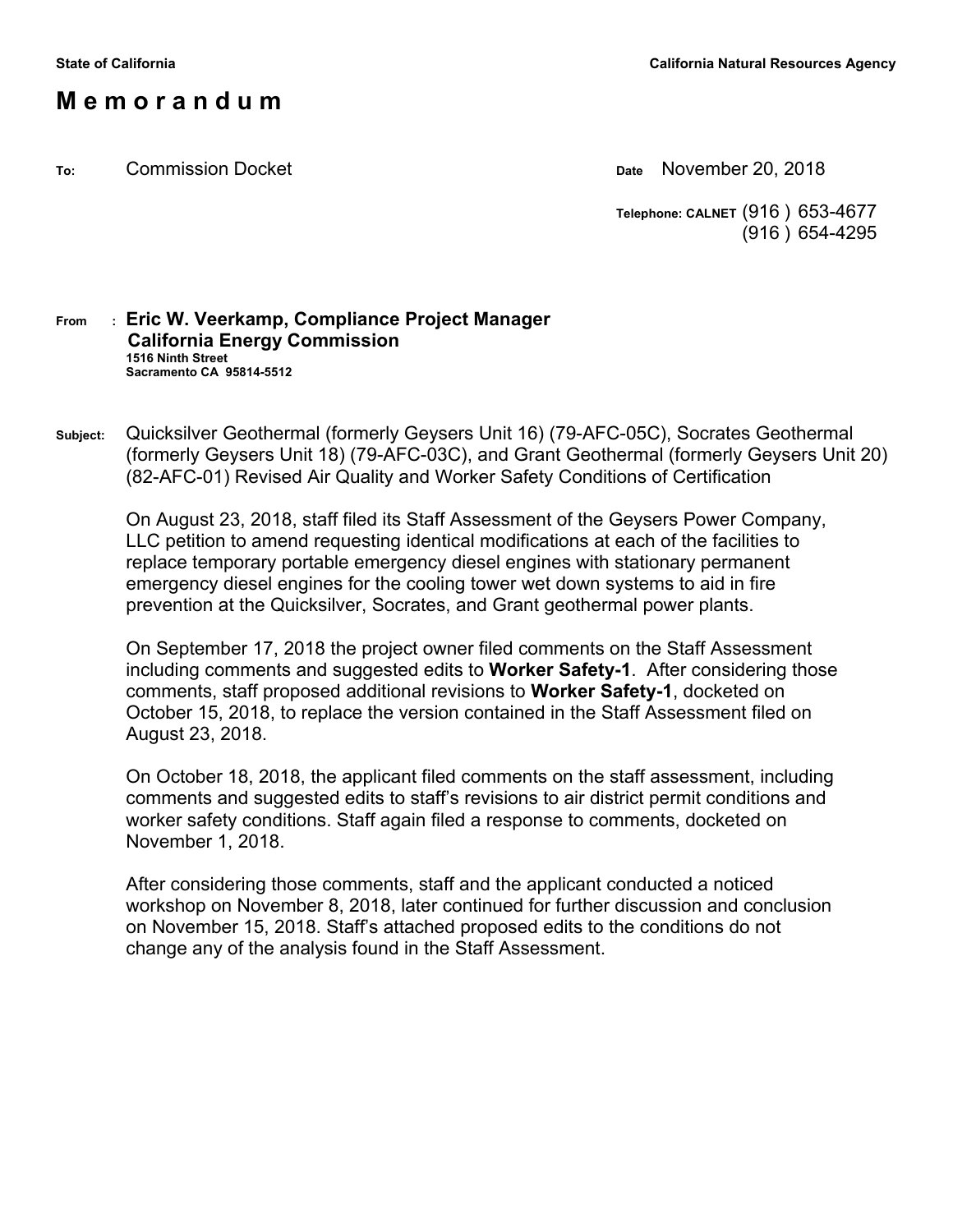This is a new condition of certification proposed for this petition to amend. The Changes from the October 15, 2018 Staff Assessment are shown below. (Note: Deleted text is in **double strikethrough**, new text is **bold and underlined**.)

**WORKER SAFETY-1 The project owner shall physically disconnect the piping connection between the cooling tower wet-down system and the plant's fire protection system unless the project owner installs a code compliant integrated wet down/fire protection system after obtaining the approval of the CPM. The installation of an is approved by the CPM. Completion of the commissioning of the integrated system terminates the requirement to disconnect the system.**

**Verification: The project owner shall complete the physical disconnection of the cooling tower wet-down system from the plant's fire protection system no later than** January 1, 2019 or a later date if agreed upon by the CPM. **June 1, 2019, or a later date agreed upon by the CPM, unless the CPM has approved a commissioned, integrated system. Within 10 days after the disconnection, the project owner shall submit a letter stating that the physical disconnection has occurred and provide a photograph showing the disconnection. The CPM may approve a later date for disconnection if the project owner has submitted a request for alternate means of protection pursuant to Title 24 California Fire Code section 1.11.2.4 to the CPM for review and approval. The CPM shall be notified at least 30 days prior to the current disconnection date if the project owner wishes to seek an extension to the current disconnection date.** The project owner shall submit a letter stating that the physical disconnection has occurred and provide the final DCBO approved design drawings along with photographs showing the implementation no later than 30 days after the disconnection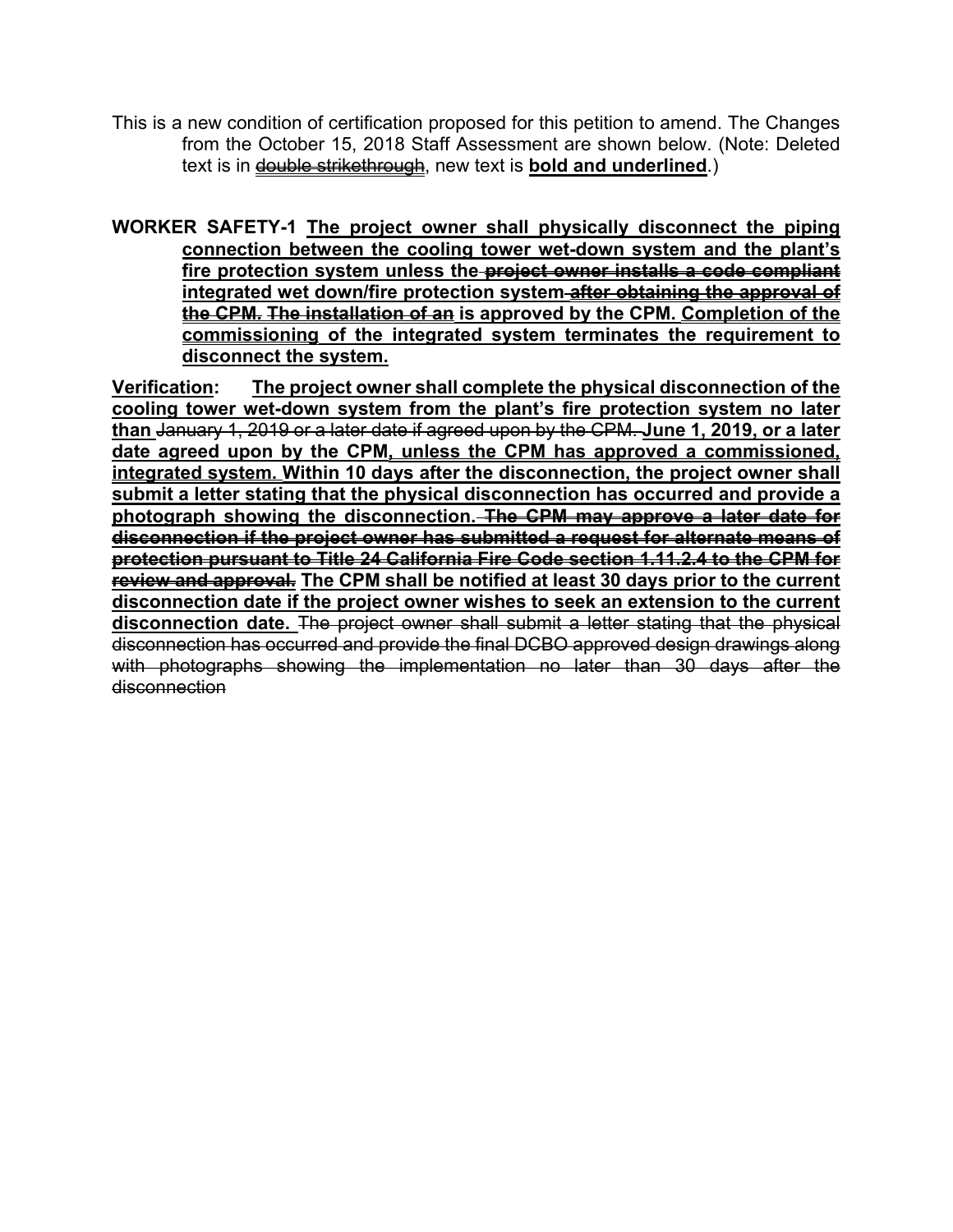# **Revised Air Quality Conditions of Certification**

**Note:** The original staff analysis is included in TN 224577, published August 23, 2018, with proposed edits in **bolded strikeout** and **single underline**. The petitioner docketed comments on the staff analysis. Staff held two public workshops to discuss petitioner-proposed changes to the August 23 language. The petitioner and staff verbally agreed upon language revisions at the noticed November 8<sup>th</sup> and November 15<sup>th</sup>, 2018 workshops. Language changes from the original August 23, 2018 staff analysis are shown in bolded **double strikeout** and **double underline**.

Language already included in the Northern Sonoma Air Pollution Control District permits related to replacement with identical or equivalent equipment is being added to the conditions. Staff is also proposing the addition of a staff condition to ensure a current equipment list is maintained and made available to the Energy Commission upon request. The following language will be included before the proposed listed equipment table. In addition, the following staff condition would be included in the Staff Conditions section. The revised condition language is consistent with the analysis contained in the Staff Assessment.

### **Quicksilver Geothermal (79-AFC-05)**

**AQ-5**C GST **The project owner** shall annually conduct a comprehensive emissions test. The incoming steam, condensate, circulating water and cooling tower stack shall be tested for H2S, ammonia, arsenic, boron, hexavalent chrome, mercury, radon 222**,** and particulates as appropriate. The APCO **or CPM** may request analysis for additional components and testing at other process points upon reasonable request and in a manner necessary to comply with AB 2588 or other applicable law(s). The annual test plan shall be submitted for LCAQMD review and approval 45 days prior to the planned test. The results of the test shall be provided to the LCAQMD within 60 days of the completion of the test, or as soon as practicable.

**Verification: The project owner shall provide the CPM a copy of the approved annual test plan. The project owner shall summarize compliance in the Annual Compliance Report. The CPM shall provide the project owner with any requests for analysis of additional components or other process points at least 60 days prior to the next scheduled test or other timeframe as agreed upon between the project owner and CPM. The project owner shall make the site and records available for inspection by representatives of the District, ARB, and Energy Commission upon request.** 

**Socrates Geothermal (79-AFC-03C) and Grant Geothermal (82-AFC-01C)** 

**AQ-C3/C4 The project owner, as requested by the Air Pollution Control Officer or CPM, shall conduct a requestor-approved performance test for particulate matter (PM), H2S, other species (i.e. benzene, mercury, arsenic, TRS, mercaptans, radon, other nitrogen compounds (amines) and compounds listed under NESHAPS and/or AB2588 from the power plant evaporative cooling tower and/or the Stretford evaporative cooling tower. Upon written request, the project**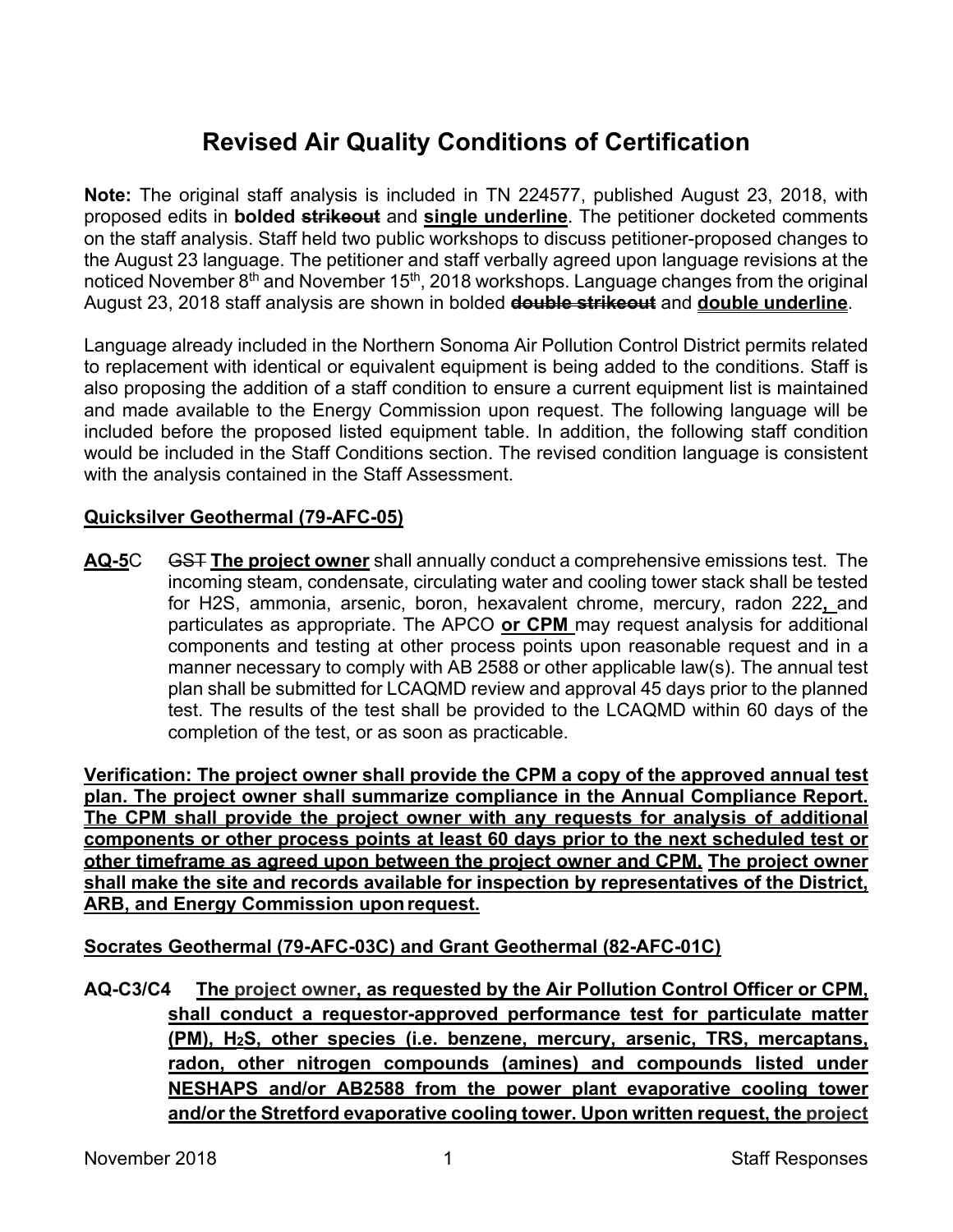**owner shall submit to the Requestor at least 45 days prior to testing a detailed performance test plan. The requestor shall approve, disapprove or modify the plan within 45 days of receipt of the plan. The project owner shall incorporate the requestor's comments or modifications to the plan which are required to assure compliance with the requestor's regulations. The Air Pollution Control Officer shall be notified 15 days prior to the test date in order to arrange for an observer to be present for the test. The test results shall be provided to the District and CPM within 45 days of the test date unless a different submittal schedule is approved in advance. [ref. PTO 79-25a Cond. 9 and 10]**

**Verification: The project owner shall conduct performance tests as requested by the Air Pollution Control Officer or CPM. The project owner shall submit results to the CPM within 45 days if the test was requested by the CPM or in the quarterly reports according to Condition AQ-E1 if the test was requested by the Air Pollution Control Officer**.

**AQ-C8/C9 All sampling protocols, chemical feed charts, targets and operational guidelines for using said charts and targets, necessary to abate H2S emissions from the power plant to the emission limits specified in Conditions AQ-A1 and AQ-A2 must be developed using good engineering judgment and supporting data. The APCO or CPM may review such sampling protocols, chemical feed charts, targets and guidelines upon request. If the APCO or CPM determines that any of the protocols, feed charts, targets, or guidelines are not sufficient to maintain compliance with Conditions AQ-A1 and AQ-A2, the APCO or CPM shall require the project owner to develop revised protocols, feed charts, targets and guidelines. [ref. Rule 240(d)]**

**Verification: The project owner shall submit any revised protocol, feed charts, targets and guidelines or summary to the CPM in the annual reports required by Condition AQ-E2. The project owner shall make the site and records available for inspection by representatives of the District, ARB, U.S. EPA, and Energy Commission upon request. The CPM shall consult with the APCO and the project owner when developing revised protocols, feed charts, targets and guidelines.** 

#### **Grant Geothermal (82-AFC-01C)**

- **AQ-B11 The project owner shall, in any 12-month period, limit unscheduled outages for the project to no more than a total of 12. The following shall not be used in computing the total outages.** 
	- **a. Scheduled outages (defined as outages with 24-hour advance notice between the steam supplier and project owner, except in the case of project outages resulting from an abundance of hydropower in which case a scheduled outage shall be defined as one-hour notice).**
	- **b. Steam supplier induced outages (such as pressure surge, strainer plugging, etc.).**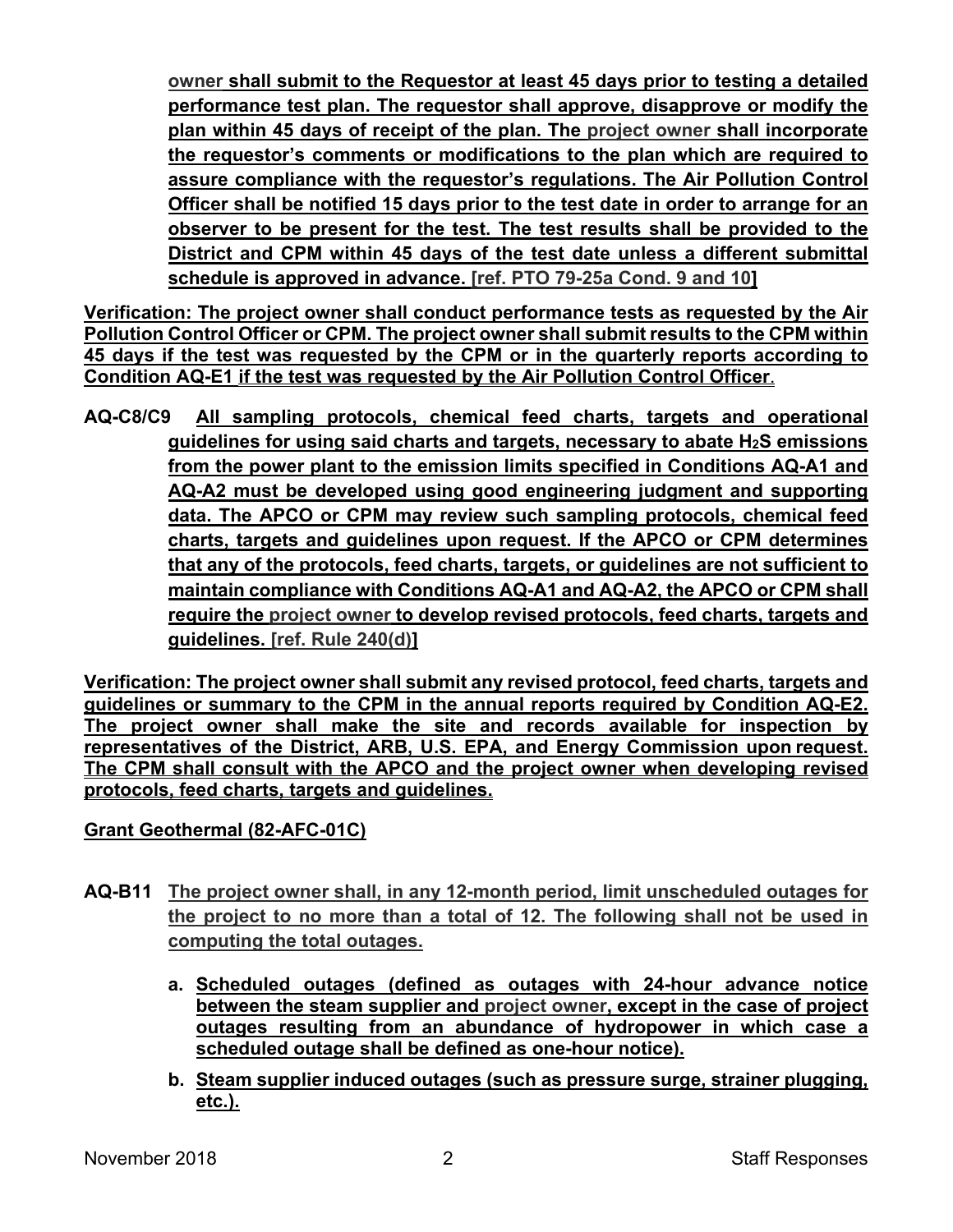- **c. Outages of less than 2 hours in duration.**
- **d. Outages which do not cause steam stacking.**

**A violation of the above performance standards is considered a violation of this condition.** 

**The project owner shall have on file with the District an approved operating protocol describing the methods that will be used to meet the 12 outages in 12 consecutive months performance standard. The protocol must include a description of the operational procedures between the steam supplier and project owner, project owner's operational procedures, and equipment to meet the above standard. The terms and requirements of the protocol may be modified by the Air Pollution Control Officer and CPM for good cause upon written request from the project owner.** 

**The project owner shall allow the District and CPM to inspect all operating logs to verify the total outage hours. These requirements are in addition to the applicable requirements of rule 540.** 

**In the event the project owner is not able to meet the standards specified above, the following shall be required:** 

**The project owner shall prepare and submit a revised "plan" to the Air pollution Control Officer and CPM, within 30 days of the end of the month in which the outage limit was exceeded, to achieve the outage standards set forth in this permit condition. At a minimum, the measures to be considered in the "plan" shall include: improved coordination of the power plant and steam field operations, improved alarming and control systems, increased duration of manned operation of the power plant, improved preventative maintenance and design modifications, retrofit of a 100% of steam flow turbine bypass, and retrofit of a 50% of steam flow turbine bypass. In evaluating measures to be taken to prevent future exceedances of the outage standard, outages of less than 2 hours shall be counted. This "plan" shall also be submitted to EPA for approval if the outage standard is exceeded.** 

**Within 30 days of receipt of the "plan" the Air Pollution Control Officer shall determine whether the "plan" is satisfactory and, if so, shall approve the "plan". Upon approval, the revised "plan" shall supersede the old plan and become a part of the terms and conditions of this permit.** 

**[ref. PSD SFB 81-03 Cond. IX.C., PT0-82-45A Cond.18]** 

Verification: The project owner shall submit revised plans to the CPM for approval review. **The project owner shall submit any plan approval, disapproval or plan modification to the CPM in the following quarterly report. The project owner shall make the site and records available for inspection by representatives of the District, ARB, U.S. EPA, and Energy Commission upon request.**

**Socrates Geothermal (79-AFC-03C)**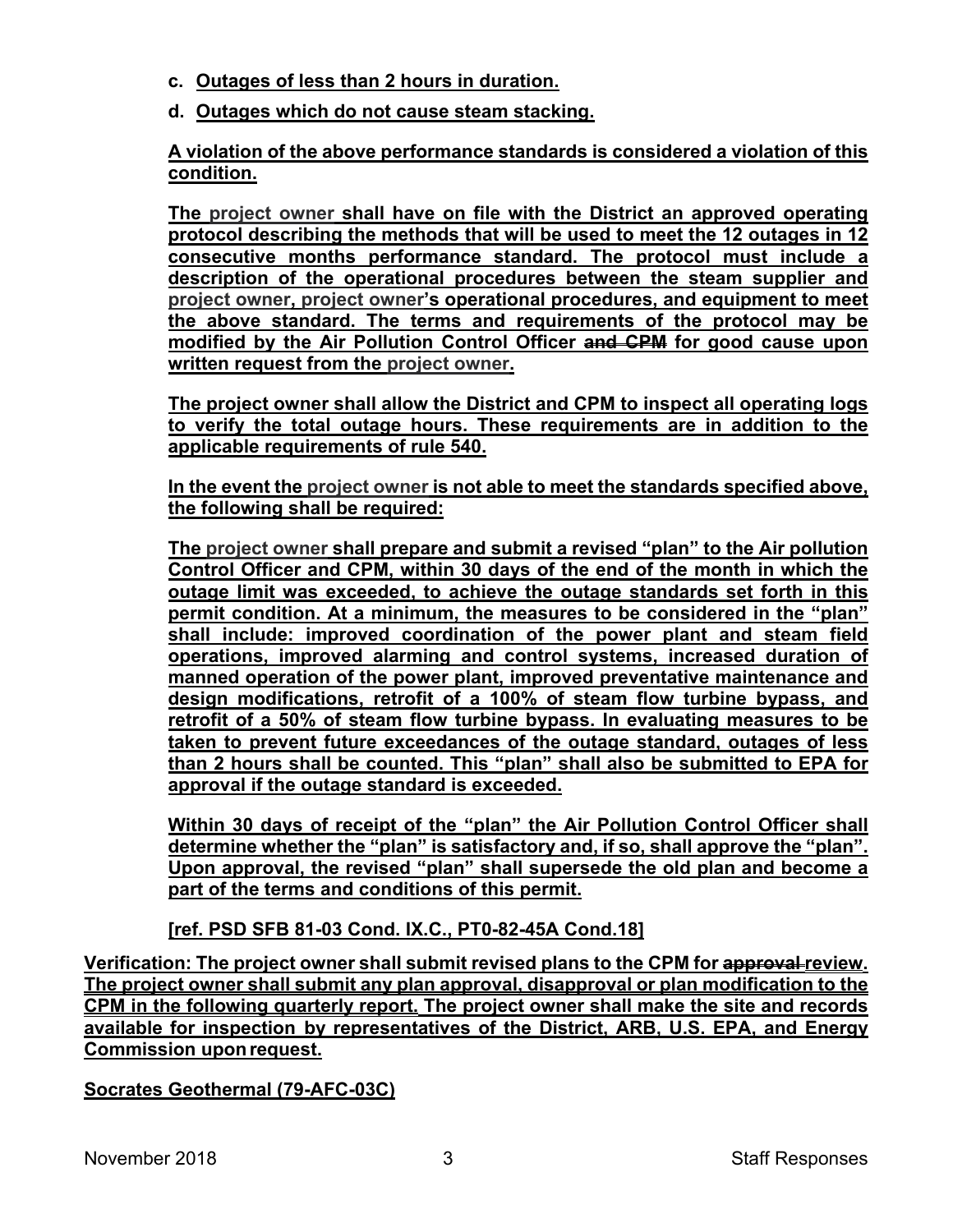#### **AQ-E1 A quarterly report shall be submitted to the District which contains the following information:**

- **a. CCM availability for the given quarter.**
- **b. Any periods of significant abatement equipment malfunction, reasons for malfunctions, and corrective action taken.**
- **c. Time and date of any monitor indicating an hourly average exceedance of 10 ppmv of H2S.**
- **d. Source test results.**

**Additional requirement for reports submitted to the Energy Commission:** 

**e. Hours of operation for the emergency engine. The hours of operation shall be reported according to total use, emergency use, and maintenance and testing.** 

**The quarterly report shall be submitted to the District and CPM within 30 days of the end of each quarter. The reports are due by May 1, August 1, November 1 and February 1 for each corresponding quarter.** 

**[ref. Rule 240(d)]**

**Verification: The project owner shall submit the quarterly reports to the CPM. The project owner shall make the site and records available for inspection by representatives of the District, ARB, U.S. EPA, and Energy Commission upon request.** 

- **AQ-E2 An annual report shall be submitted to the District and CPM which contains the following information:** 
	- **a. Average mainsteam H2S and ammonia concentrations.**
	- **b. Average total dissolved and suspended solids and average flowrate of the cooling tower water.**
	- **c. Annual ammonia emissions.**
	- **d. Gross megawatt hours generated.**
	- **e. Steaming rate, gross average (gross steam flow; lb/ gross MW).**
	- **f. Update to any changes in operating protocols used to determine plant chemical feed charts and targets; calibration and maintenance programs.**
	- **g. Total organic gasses emitted as methane.**
	- **h. Hours of plant operation.**
	- **i. Annual carbon dioxide equivalent (CO2e) emissions**
	- **j. Annual H2S, PM-10 and PM-2.5 emissions.**

**Additional requirement for reports submitted to the Energy Commission:** 

**k. Hours of operation for the emergency engine. The hours of operation shall be**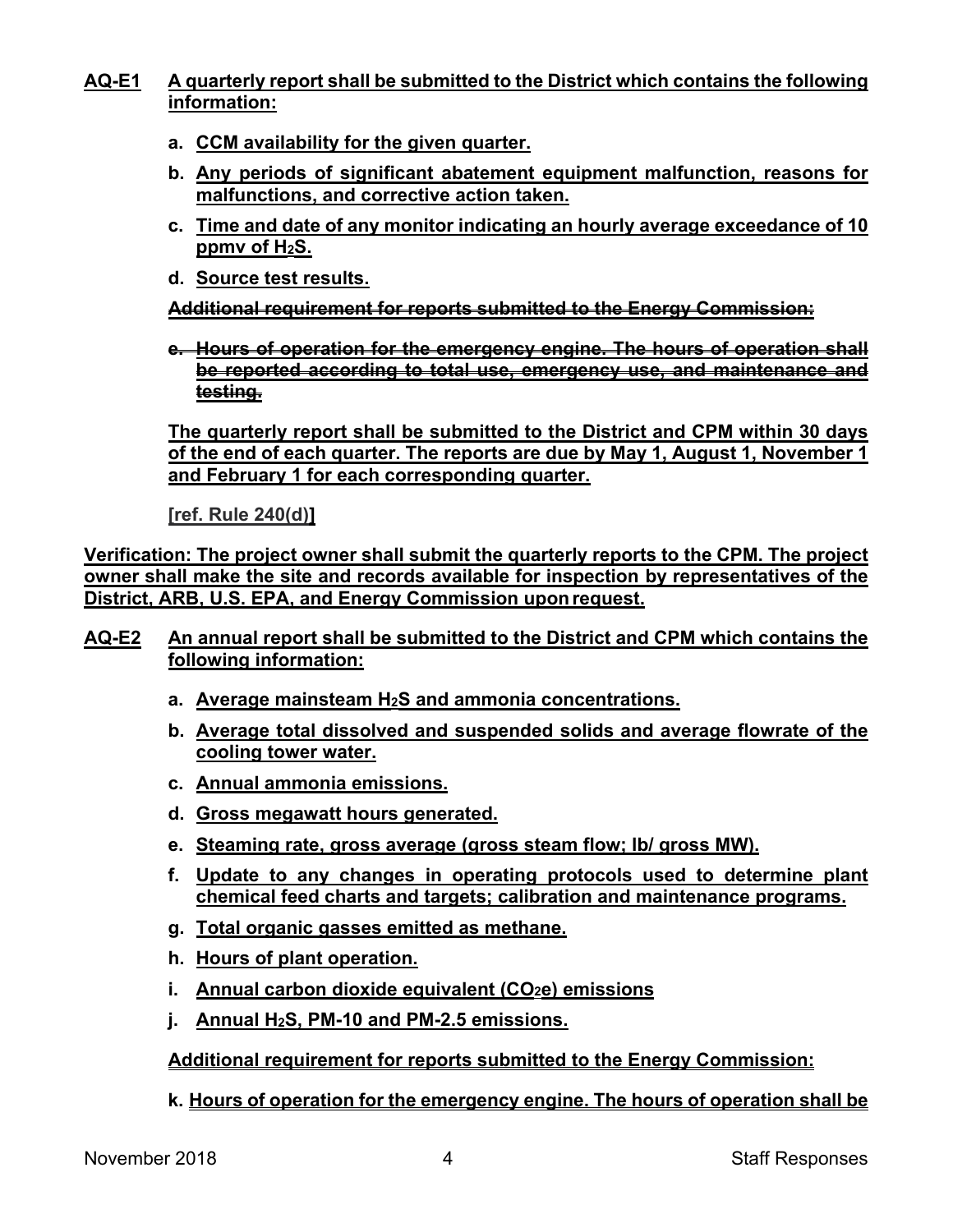**reported according to total use, emergency use, and maintenance and testing.** 

**The annual report shall be submitted to the District within 45 days of the end of each calendar year.** 

**[ref. Rule 240(d)]** 

**Verification: The project owner shall submit the annual reports to the CPM within 45 days of the end of each calendar year or another timeframe approved by the CPM. The project owner shall make the site and records available for inspection by representatives of the District, ARB, U.S. EPA, and Energy Commission upon request.** 

**Grant Geothermal (82-AFC-01C)** 

- **AQ-E1 A quarterly report shall be submitted to the District which contains the following information:** 
	- **a. CCM availability for the given quarter.**
	- **b. Any periods of significant abatement equipment malfunction, reasons for malfunctions, and corrective action taken.**
	- **c. Time and date of any monitor indicating an hourly average exceedance of 10 ppmv of H2S.**
	- **d. Source test results.**
	- **e. Steam stacking events.**

**Additional requirement for reports submitted to the Energy Commission:** 

**f. Hours of operation for the emergency engine. The hours of operation shall be reported according to total use, emergency use, and maintenance and testing.** 

**The quarterly report shall be submitted to the District and CPM within 30 days of the end of each quarter. The reports are due by May 1, August 1, November 1 and February 1 for each corresponding quarter.** 

**[ref. Rule 240(d)]**

**Verification: The project owner shall submit the quarterly reports to the CPM. The project owner shall make the site and records available for inspection by representatives of the District, ARB, U.S. EPA, and Energy Commission upon request.**

- **AQ-E2 An annual report shall be submitted to the District and CPM which contains the following information:** 
	- **a. Average mainsteam H2S and ammonia concentrations.**
	- **b. Average total dissolved and suspended solids and average flowrate of the cooling tower water.**
	- **c. Annual ammonia emissions.**